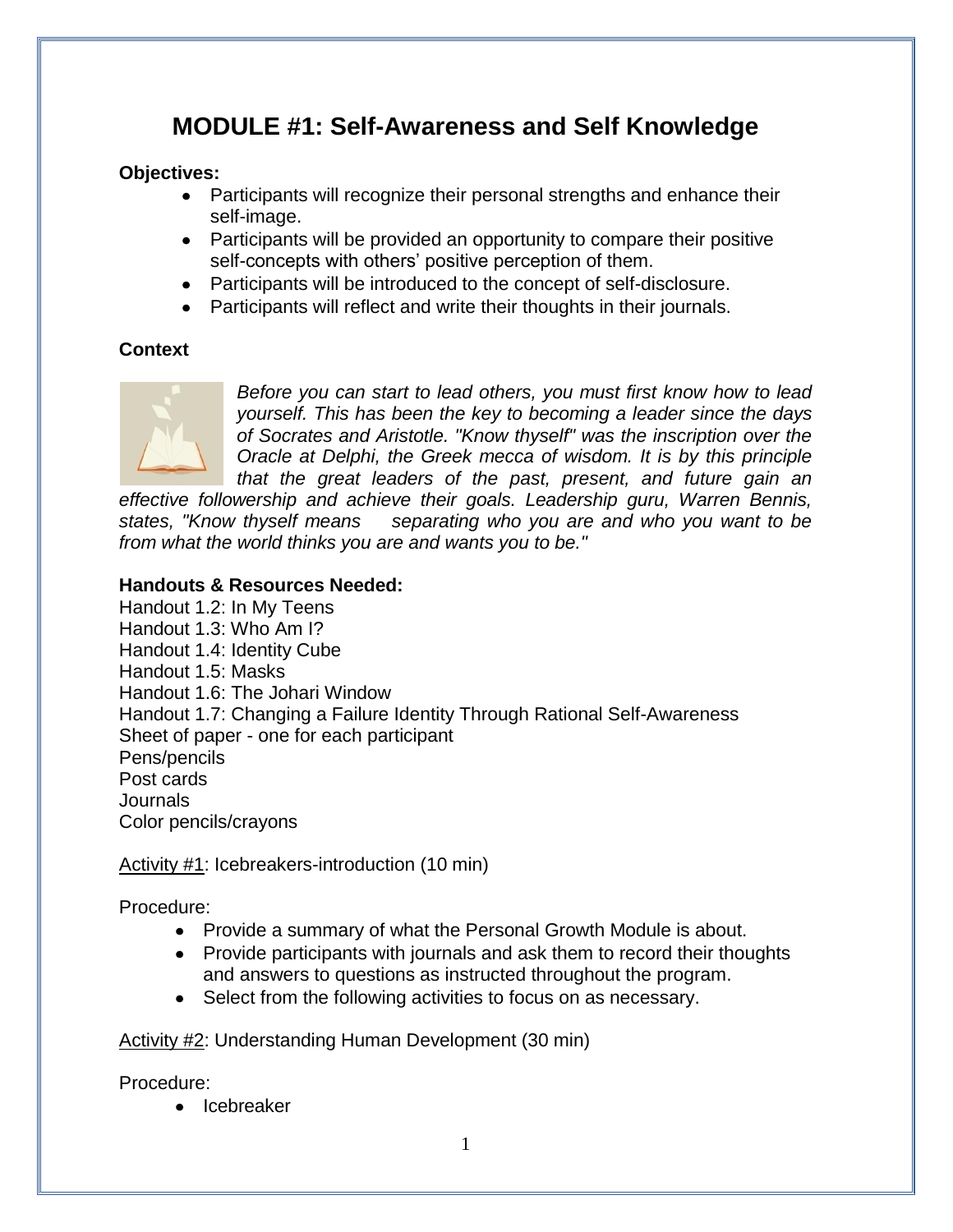- The purpose of this activity is for students to understand human development and be better prepared for the unexpected changes. They will need to learn what to expect in order to take adequate measures.
- Explain to participants that as human beings we go trough a series of developmental stages during our life span. The major periods of human development include: prenatal (conception-birth), infancy and toddlerhood (birth-2 years), early childhood (2-6 years), middle childhood (6-11 years), adolescence (11-18 years), early adulthood (18-40 years), middle adulthood (40-65 years) and late adulthood, 65 years-death (Berg,  $2007$ ).<sup>1</sup>
- Focus on adolescence to relate to the group. For more information visit: <http://kidshealth.org/parent/growth/growing/adolescence.html>
- Ask participants to fill out the activity worksheet, "In my teen years" (Handout 1.2) to think about their developmental milestones.
- Ask participants about what they learned in this session. If they don't feel comfortable talking about it, ask them to write their responses or concerns in their journals. Make sure to respond to the journal entries.
- Debriefing

#### Activity #3: Who Am I? (55 min)

Procedure:

- Icebreaker
- The purpose of this activity is to remind participants about the importance of knowing ourselves.
- Provide participants Handout 1.3: Who Am I? And ask them to write three words describing who they are (example, teacher, mother, wife).
- Engage in discussion based on the responses on status-oriented (student, husband, father, daughter, son, catholic) and value-oriented (affectionate person, caring, loving, free, generous) responses.
- The facilitator will explain that neither of these two types is necessarily better than the other and that up to 30 or 40 years ago, most people defined themselves in terms of their jobs.
- Ask for volunteers to share their responses.
- Ask how many of them are status-oriented and how many are valueoriented.
- Debriefing

Activity #4: Building self identity (55 min)

#### Procedure:

<u>.</u>

• Icebreaker

<sup>1</sup> Berg, Laura E. (2007). *Development Through the Lifespan (Fourth Edition)*, pp. 361-427. Boston, MA: Pearson Education, Inc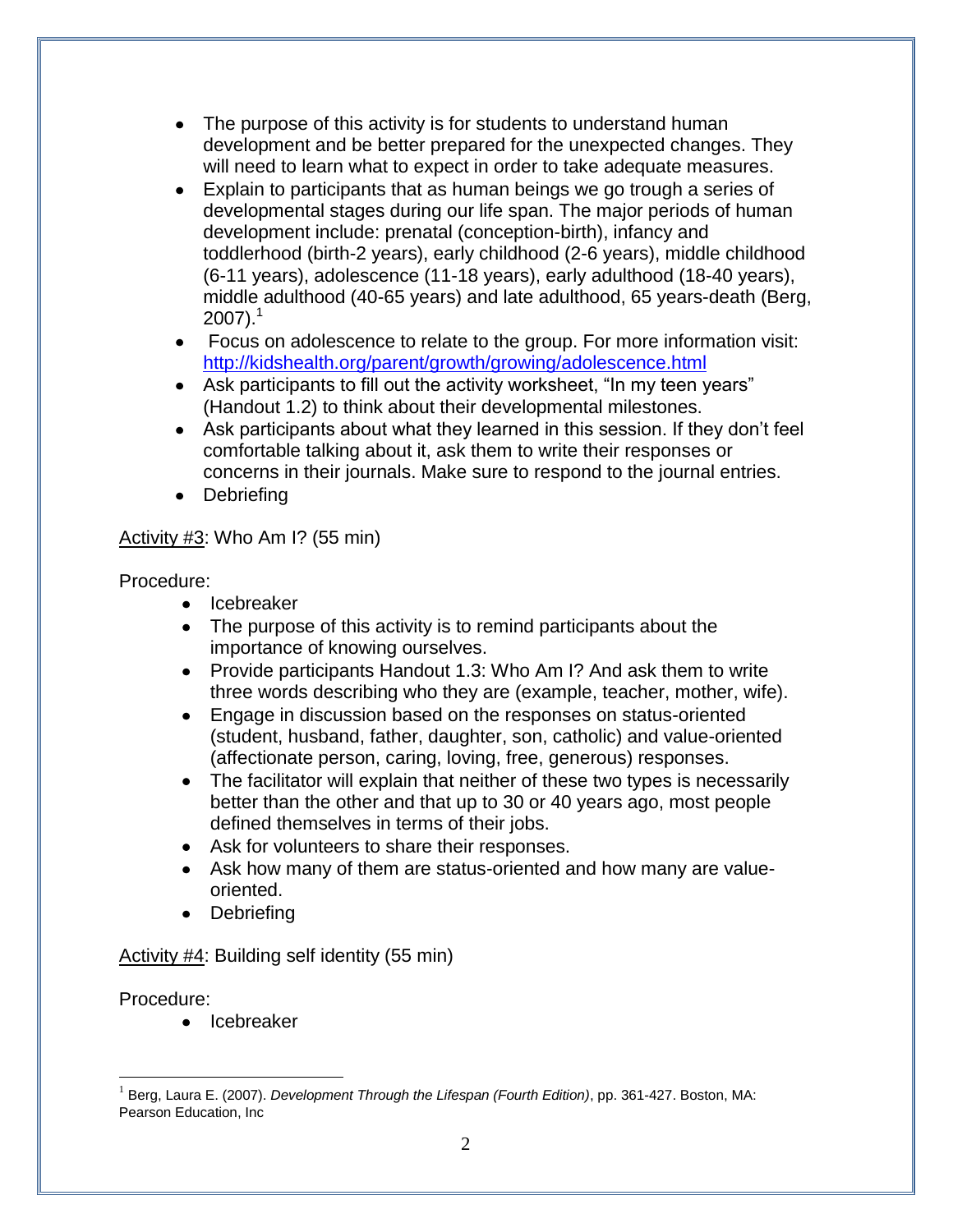- Explain to participants that building self identify is important to be able to face challenges with dignity and respect for ourselves and others. This activity will help build participants' sense of identity in belonging to a particular cultural group.
- Have participants participate in Identity cube activity.
- Ask participants to break up into groups of 5-7 students *(only done if group is more than 10 students)*
- Distribute Identity cube and pencil to each student (Handout 1.4).
- Each student completes the identity cube individually. The cube should be completed based on how the students see and define themselves, not how others see them.
- Small group discussion: Each member of the group should share their cube. Each person should name one aspect of their culture in which they take pride.
- Point out the importance of maintaining one's culture.
- Debriefing

#### Activity #5: Inside/ Outside Masks (55 min)

#### Procedure:

- Icebreaker
- Like activity number 4, this activity serves to build a sense of identity.
- Distribute Handout 1.3 and crayons.
- Ask students to draw two masks: one depicting what they look like on the outside and the other depicting what they "look" like on the inside. The outside mask can include how they think others perceive them.
- Ask 3 4 people to share their masks.
- Debriefing

Activity #6: The Johari window (55 min) (For advanced students)

- Icebreaker
- The purpose of this activity is for participants to learn more about themselves.
- Describe what the Johari Window is: It is a diagram showing four different selves and how the awareness or otherwise of these aspects of our self by others and ourselves leads to four categories (The public self, the private self, the blind self and the undiscovered self). Refer to Handout 1.6.
- Explain that increased self-disclosure generally leads to greater selfawareness. Explain that the concept of self-disclosure refers to the sharing of information about oneself with others either consciously or unconsciously. The facilitator may also describe why members are initially reluctant to self-disclosure but gradually begin to do so. With appropriate self-disclosure in groups, cohesion and group morale generally increase. The facilitator should note that personal information should not be disclosed during this exercise.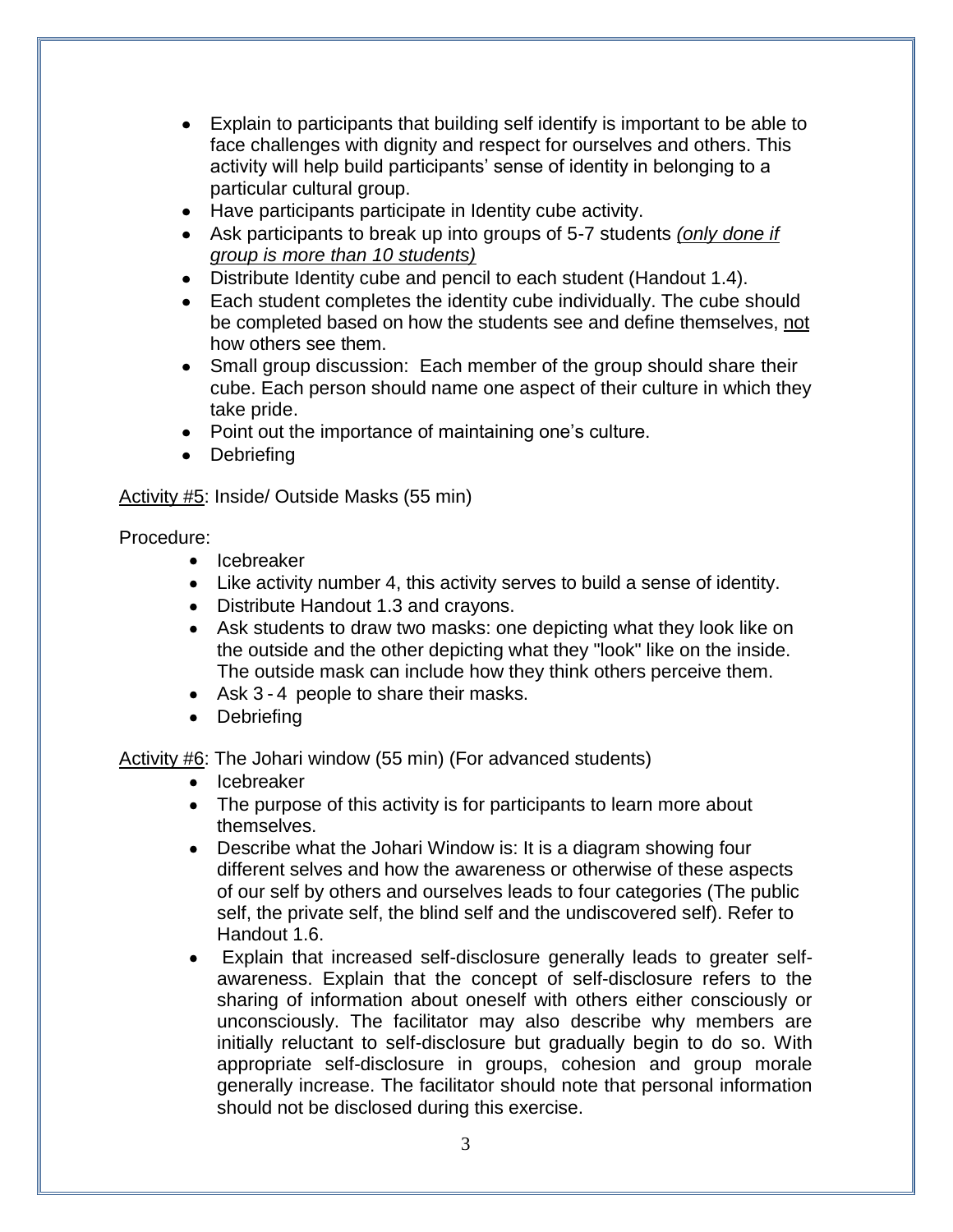- Provide the handout titled "The Johari Window" (Handout 1.6) and ask participants to form small groups of 2. Then, have each member draw the Johari window representing himself/herself and then draw one for his/her partner. These drawings should be made privately.
- The partners share their drawings with each other. Each describes the reasons for drawing the window the way they have. The partners discuss the similarities and differences of their drawings; for example, why did he/she draw him/herself as not being very open while the partner drew him/her as being a very open person.
- Now the whole class will discuss the advantages and disadvantages of this exercise.
- Debriefing

#### Activity #7: Improving Self-Concepts (55 min)

- Icebreaker
- Facilitator reviews some examples of irrational self-analysis.
- The facilitator explains that a negative self-concept stems from negative and irrational self-talk and then challenges this self-talk with rational self-challenges (Handout 1.7).
- The facilitator instructs participants to write a rational self-analysis in their journals, in which they examine their self-concepts.
- Once participants have written a self-analysis, ask for 1-2 volunteers to share with the class what they wrote.
- Engage in a discussion on self-concepts and what was learned from the exercise.
- Debriefing

#### Activity #8: Media influence (55 min)

- Icebreaker
- As society enters new technological transformations, varied forms of media outlets increase that serve different purposes. Media plays a very important role in building self-awareness and self-knowledge. Some people argue that media perpetrates youth violence and influences risky behaviors such as body imagine, sex, and drugs through the messages portrayed. However, media can also have a positive influence on people.
- Engage in discussion on how media influences how we view ourselves:
	- o Provide examples of media (magazines, TV, newspapers, internet).
	- o How can media have a positive influence (ex: attention to sports; alerts, whether, etc)?
	- o What are the images that media portrays of Hispanic youth and the community? How about body image?
- Debriefing

Handout 1.2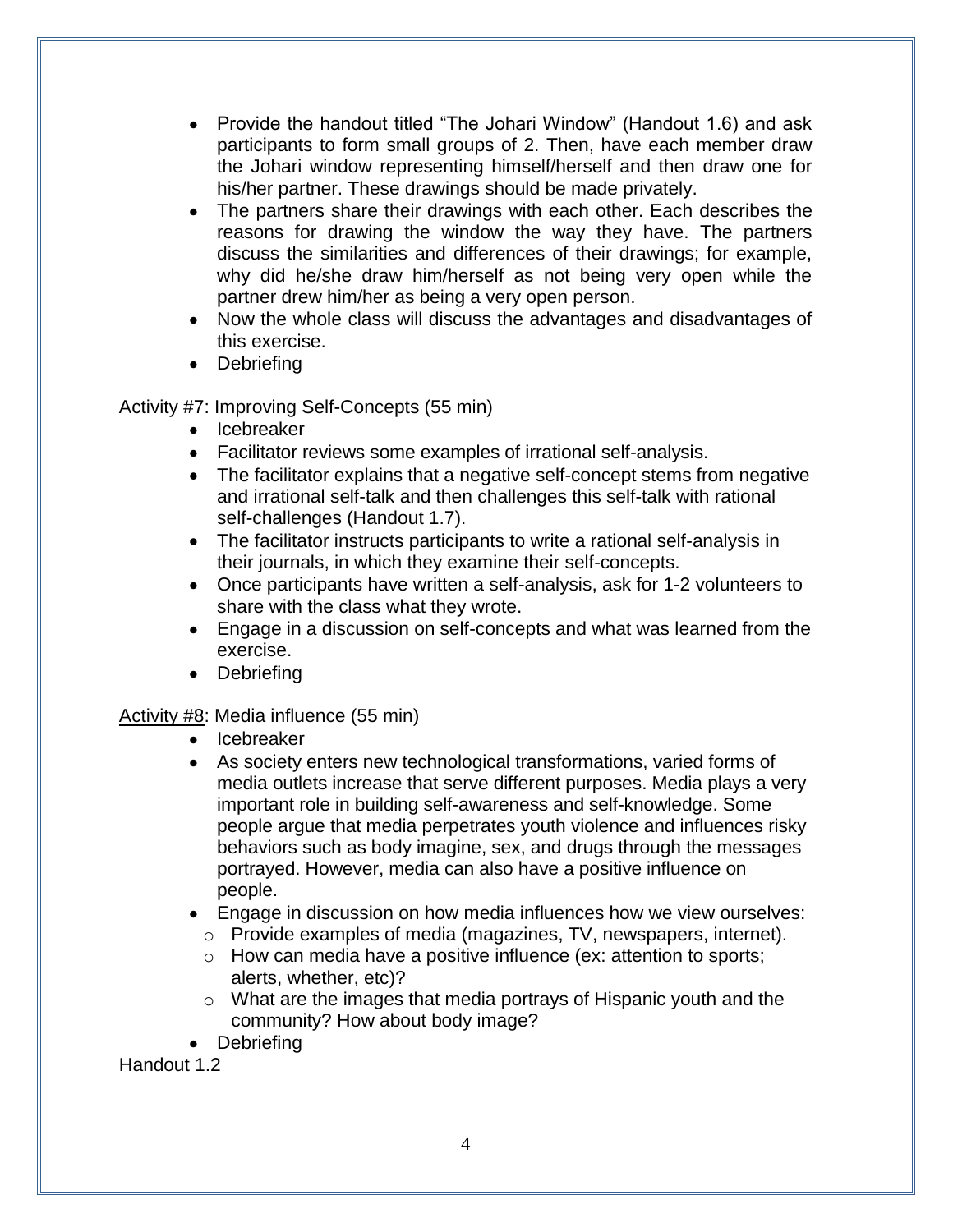# **In My Teens**

Thoughts about relationships:

Experiences I've found most valuable or satisfying:

What I value now:

My family plans and goals:

Important decisions I must make:

How I spend my time:

New skills and interests:

My goals for the next ten years:

Handout 1.3: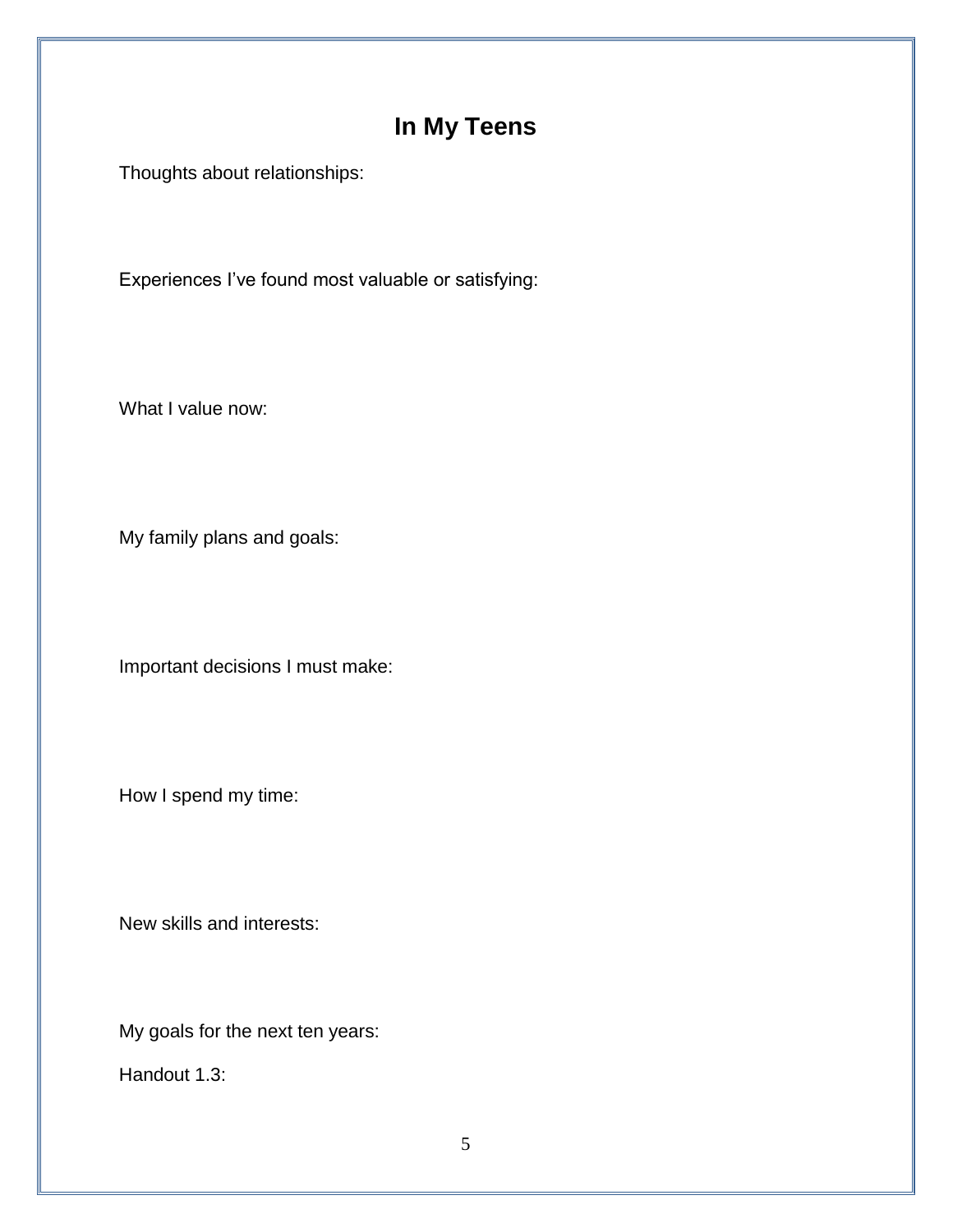### **Who Am I?**

Write three words describing who you are (example, student, son/daughter, Christian).

1.

- 2.
- 3.

Handout 1.4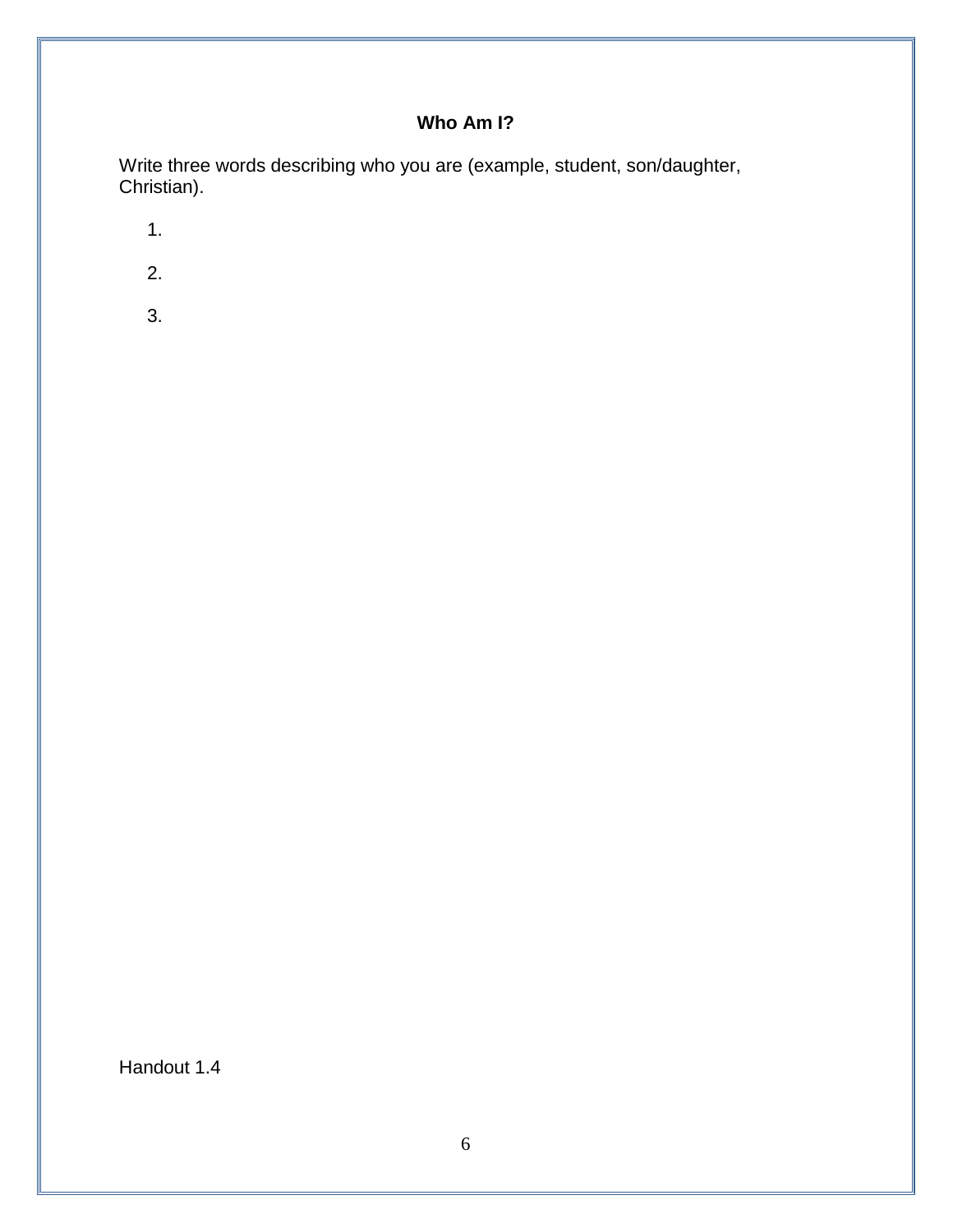# **Identity Cube**

How I view myself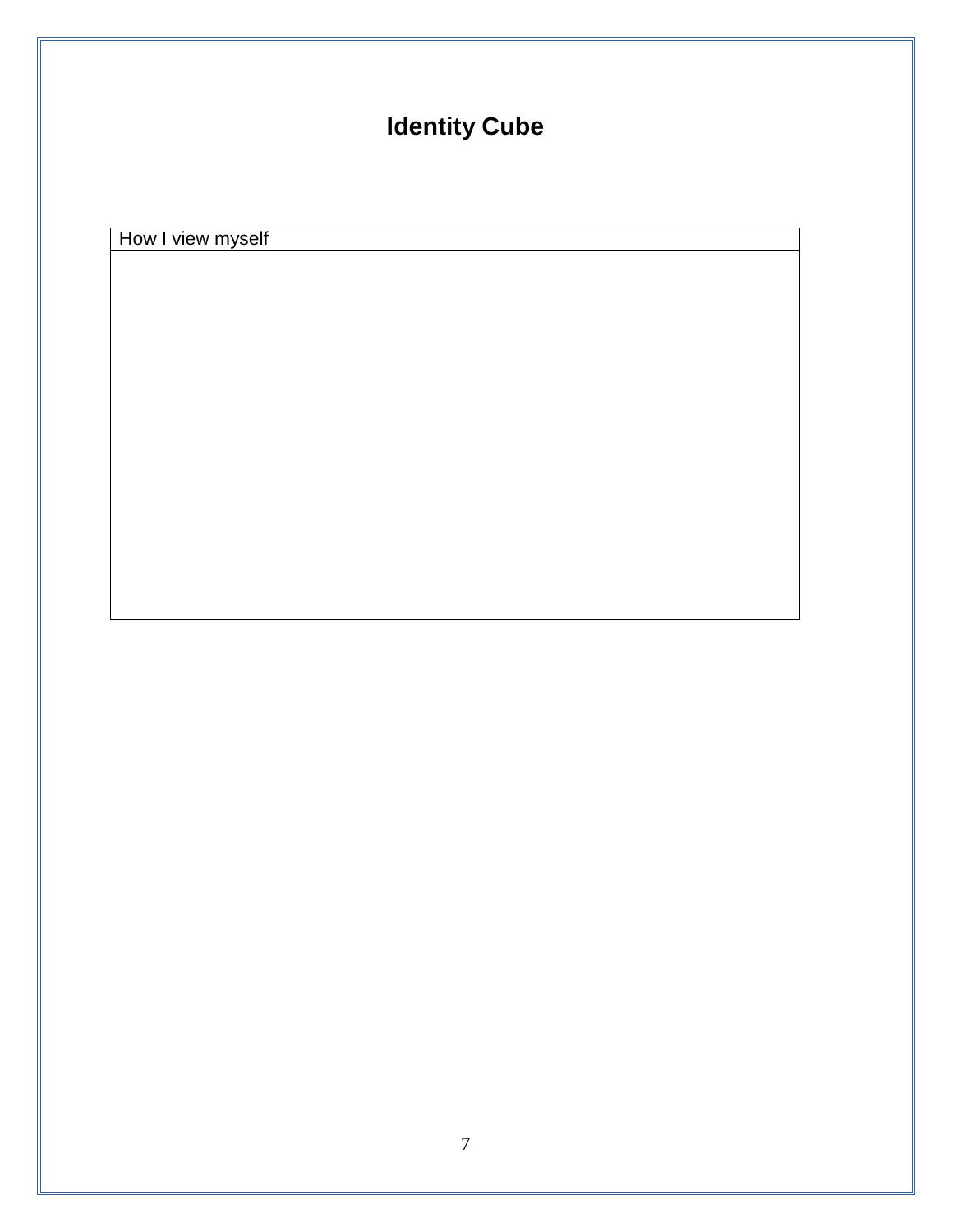Handout 1.5:

## **Masks**

Draw two masks: One depicting what you look like on the outside and the other depicting what you look like on the inside. The outside mark can include how you think others perceive you.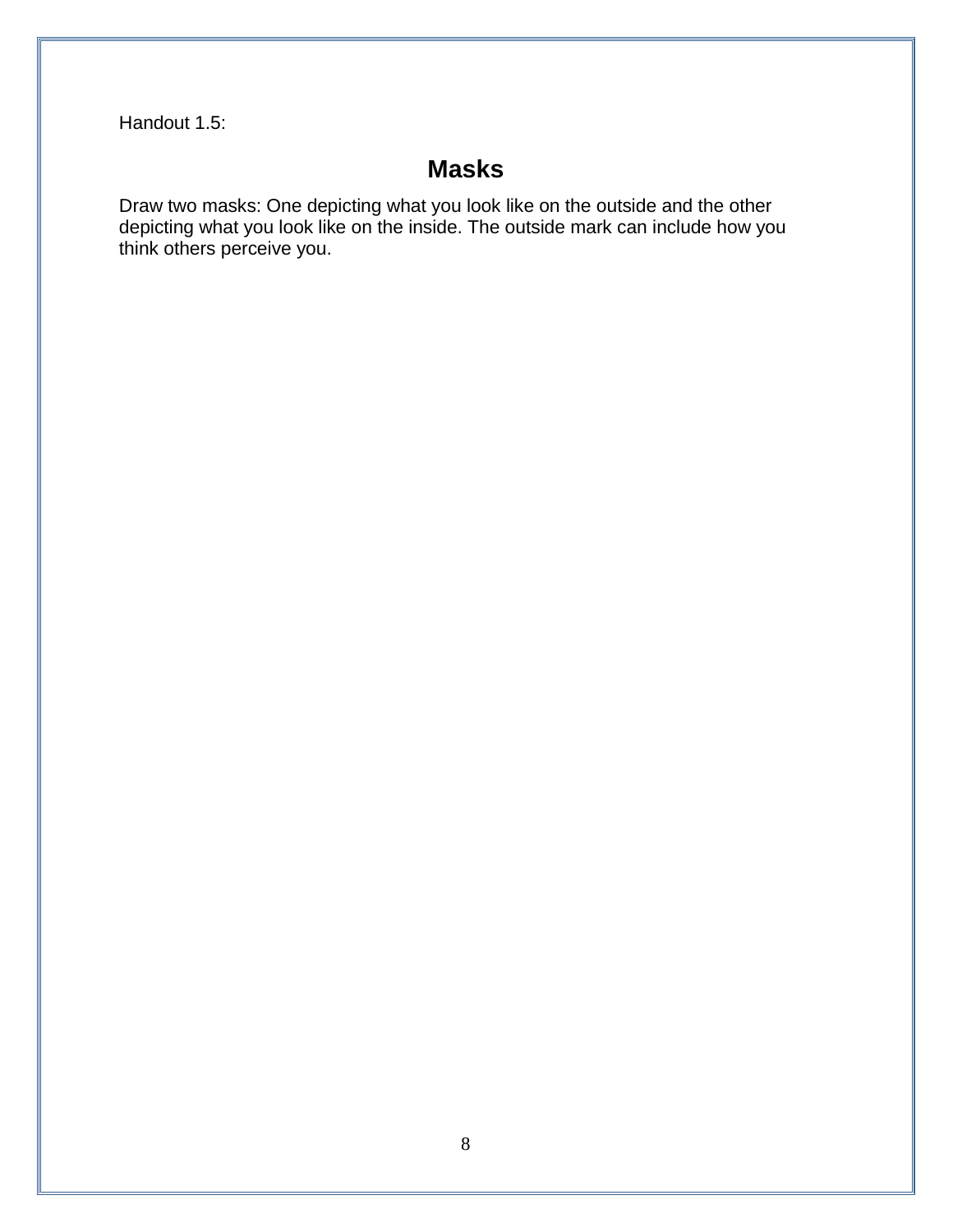Handout 1.6

# **The Johari Window**

The Johari Window is a very useful way of understanding how our self may be divided into four parts that we and others may or may not see.

#### **The Basic Johari Window**

Below is a diagram of the standard Johari Window. It shows the four different selves and how the levels of self-awareness and how others are aware of this self lead to these four categories.

|                                         | What you see in<br>me | What you do not<br>see in me                     |
|-----------------------------------------|-----------------------|--------------------------------------------------|
| What I see in me <b>The Public Self</b> |                       | The Private (or<br>hidden) Self                  |
| What I do not see<br>in me              | <b>The Blind Self</b> | <b>The</b><br><b>Undiscovered</b><br><b>Self</b> |

#### **1. The Public Self**

The Public Self is the part of ourselves that we are happy to share with others and discuss openly. Thus you and I both see and can talk openly about this 'me' and gain a common view of who I am in this element.

#### **2. The Private Self**

There are often parts of our selves that are too private to share with others. We hide these away and refuse to discuss them with other people or even expose them in any way.

Private elements may be embarrassing or shameful in some way. They may also be feared or avoided being discussed for reasons of vulnerability.

Between the public and private selves, there are partly private, partly public aspects of our selves that we are prepared to share only with trusted others.

#### **3. The Blind Self**

We often assume that the public and private selves are all that we are. However, the views that others have of us may be different from those we have of ourselves. For example a person who considers themselves as intelligent may be viewed as arrogant and socially ignorant by others.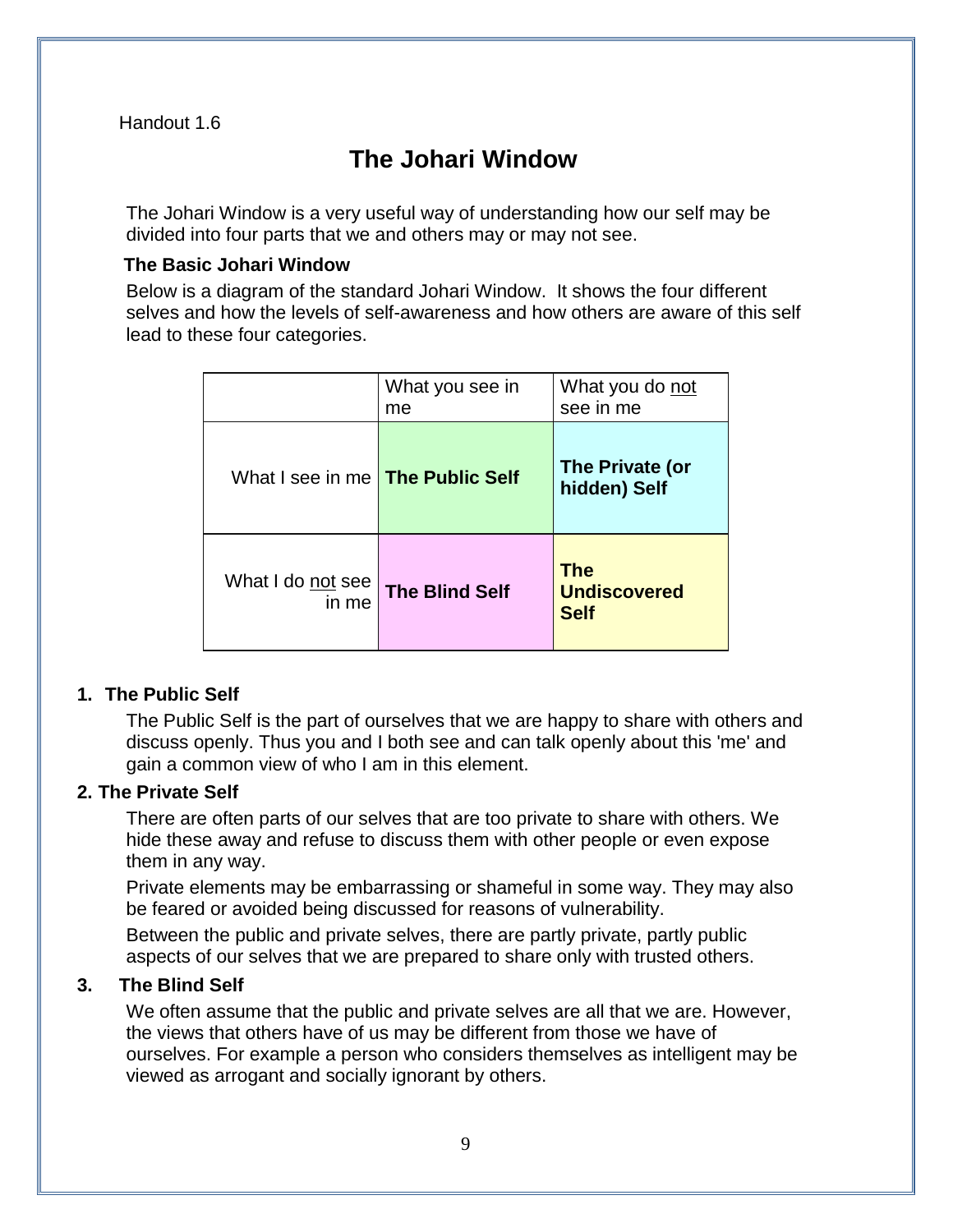Our blind self may remain blind because others will not discuss this part of us for a range of reasons. Perhaps they realize that we would be unable to accept what they see. Perhaps they have tried to discuss this and we have been so blind that we assume their views are invalid. They may also withhold this information as it gives them power over us.

### **4. The Undiscovered Self**

Finally, the fourth self is one which neither we nor other people see. This undiscovered self may include both good and bad things that may remain forever undiscovered or may one day be discovered, entering the private, blind or maybe even public selves.

Between the Blind and Undiscovered Selves, are partly hidden selves that only some people see. Psychologists and those who are more empathetic, for example, may well see more than the average person.

#### **Four personas**

Associated with the Johari Window, we can define four different personas, based on the largest 'self'.

## **1. The Open Persona**

Someone with an open persona is both very self-aware (with a small blind self) and is quite happy to expose their self to others (a small private self).

|                                         | What you see in me    | What you do<br>not see in me                     |
|-----------------------------------------|-----------------------|--------------------------------------------------|
| What I see in me <b>The Public Self</b> |                       | <b>The Private</b><br><b>Self</b>                |
| What I do not see<br>in me              | <b>The Blind Self</b> | <b>The</b><br><b>Undiscovered</b><br><b>Self</b> |

The Open person is usually the most 'together' and relaxed of the personas. They are so comfortable with themselves they are not ashamed or troubled with the notion of other people seeing themselves as they really are.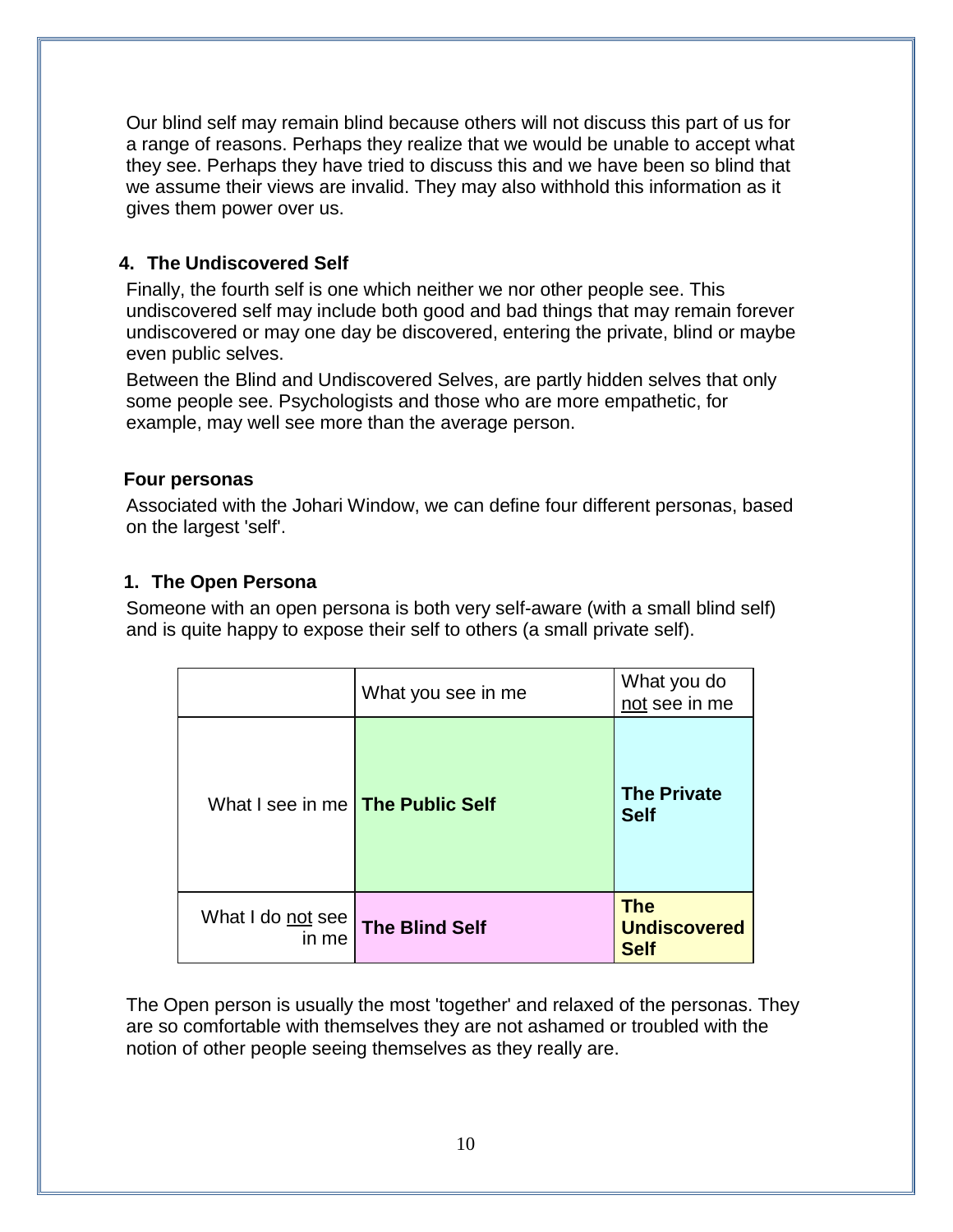With a small Blind Self, they make fewer social errors and cause less embarrassment. They are also in a more powerful position in negotiations, where they have fewer weaknesses to be exploited.

Becoming an Open Persona usually takes people much time and effort, unless they were blessed with a wonderful childhood and grew up well-adjusted from the beginning. It can require courage to accept others' honest views and also to share your deeper self and explore the depths of the undiscovered self.

The weaker side of the Open Persona is where they understand and share themselves, but do not understand others. They may thus dump embarrassing information from their Private Selves onto others who are not ready to accept it.

#### **2. The Naive Persona**

The Naive Persona has a large Blind Self that others can see. They thus may make significant social gaffes and not even realize what they have done or how others see them. They hide little about themselves and are typically considered as harmless by others, who either treat them in kind, and perhaps patronizing ways (that go unnoticed) or take unkind advantage of their naivety.

|                                         | What you see in me    | What you do<br>not see in me                     |
|-----------------------------------------|-----------------------|--------------------------------------------------|
| What I see in me <b>The Public Self</b> |                       | <b>The Private</b><br><b>Self</b>                |
| What I do not see<br>in me              | <b>The Blind Self</b> | <b>The</b><br><b>Undiscovered</b><br><b>Self</b> |

The Naive Persona may also be somewhat of a bull in a china shop, for example using aggression without realizing the damage that it does, and can thus be disliked or feared. They may also wear their heart on their sleeves and lack the emotional intelligence to see how others see them.

#### **3. The Secret Persona**

When a person has a large Private Self, they may appear distant and secretive to others. They talk little about themselves and may spend a significant amount of time ensconced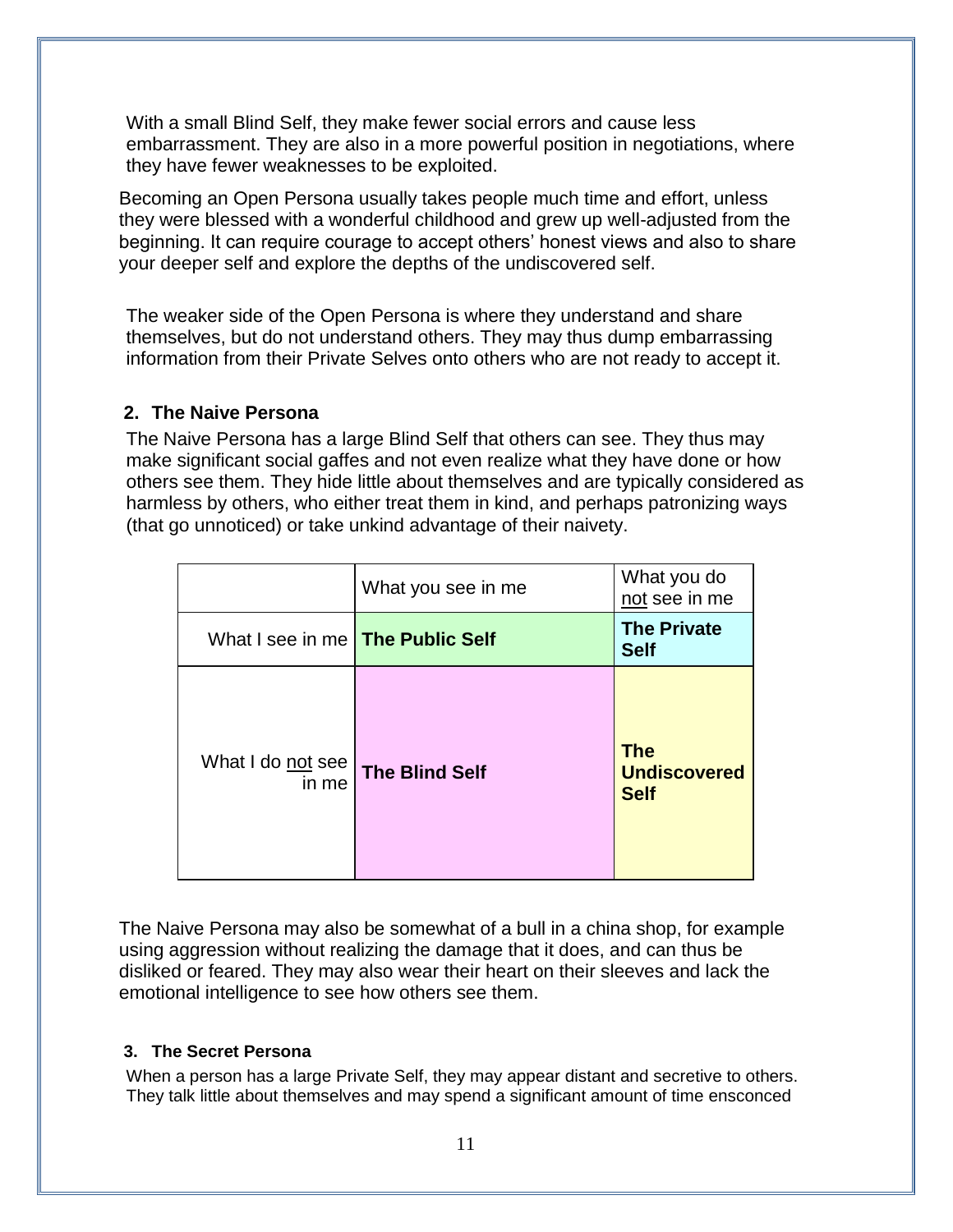in their own private world. In conversations they say little and, as a result, may not pay a great deal of attention to others.

|                            | What<br>you see<br>in me                   | What you do not see in me    |
|----------------------------|--------------------------------------------|------------------------------|
| What I see in me           | <b>The</b><br><b>Public</b><br><b>Self</b> | <b>The Private Self</b>      |
| What I do not see in<br>me | <b>The</b><br><b>Blind</b><br><b>Self</b>  | <b>The Undiscovered Self</b> |

Having a smaller Blind Self (often because they give little away), the Secret Persona may well be aware of their introverted tendencies, but are seldom troubled about this. Where they are troubled, their introversion is often as a result of personal traumas that have led them to retreat from the world.

#### **4. The Mysterious Persona**

Sometimes people are a mystery to themselves as well as to other people. They act in strange ways and do not notice it. They may be very solitary, yet not introverted.

|                            | What<br>you see<br>in me                   | What you do not see in me    |
|----------------------------|--------------------------------------------|------------------------------|
| What I see in me           | <b>The</b><br><b>Public</b><br><b>Self</b> | <b>The Private Self</b>      |
| What I do not see in<br>me | <b>The</b><br><b>Blind</b><br><b>Self</b>  | <b>The Undiscovered Self</b> |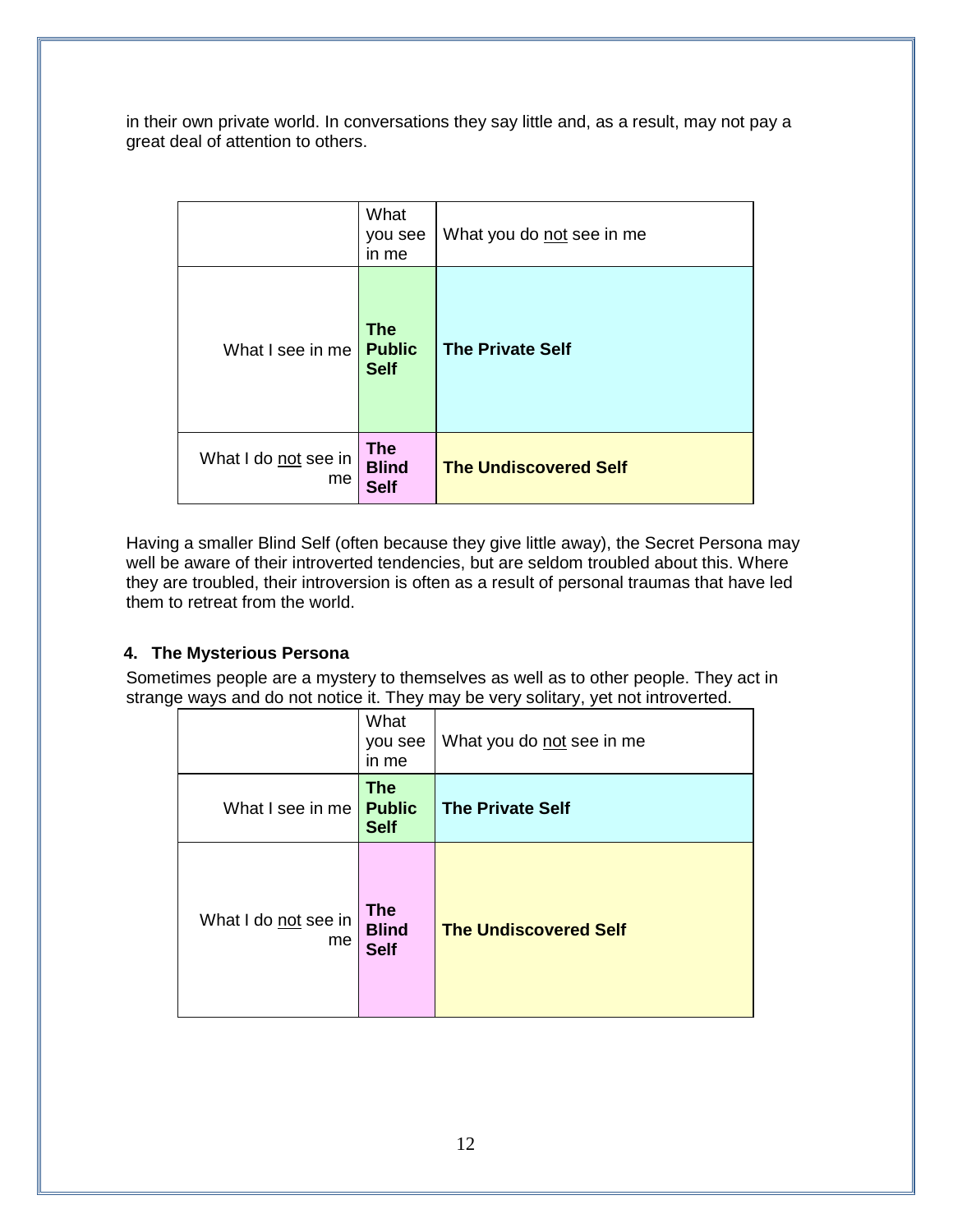As the Mysterious Persona knows relatively little about themselves, they may be of lower intelligence, not being able to relate either to themselves or to others. They may also just prefer to live in the moment, taking each day as it comes and not seeking self-awareness.

Some forms of esoteric self-developments seek to rid oneself of concerns about the self in order to achieve a higher state of being. They may deliberately enter states of nonthinking and revel in such intuitive paradoxes as knowing through not knowing.

Adapted from: http://changingminds.org/disciplines/communication/johari\_window.htm#the

 $\overline{\phantom{a}}$  ,  $\overline{\phantom{a}}$  ,  $\overline{\phantom{a}}$  ,  $\overline{\phantom{a}}$  ,  $\overline{\phantom{a}}$  ,  $\overline{\phantom{a}}$  ,  $\overline{\phantom{a}}$  ,  $\overline{\phantom{a}}$  ,  $\overline{\phantom{a}}$  ,  $\overline{\phantom{a}}$  ,  $\overline{\phantom{a}}$  ,  $\overline{\phantom{a}}$  ,  $\overline{\phantom{a}}$  ,  $\overline{\phantom{a}}$  ,  $\overline{\phantom{a}}$  ,  $\overline{\phantom{a}}$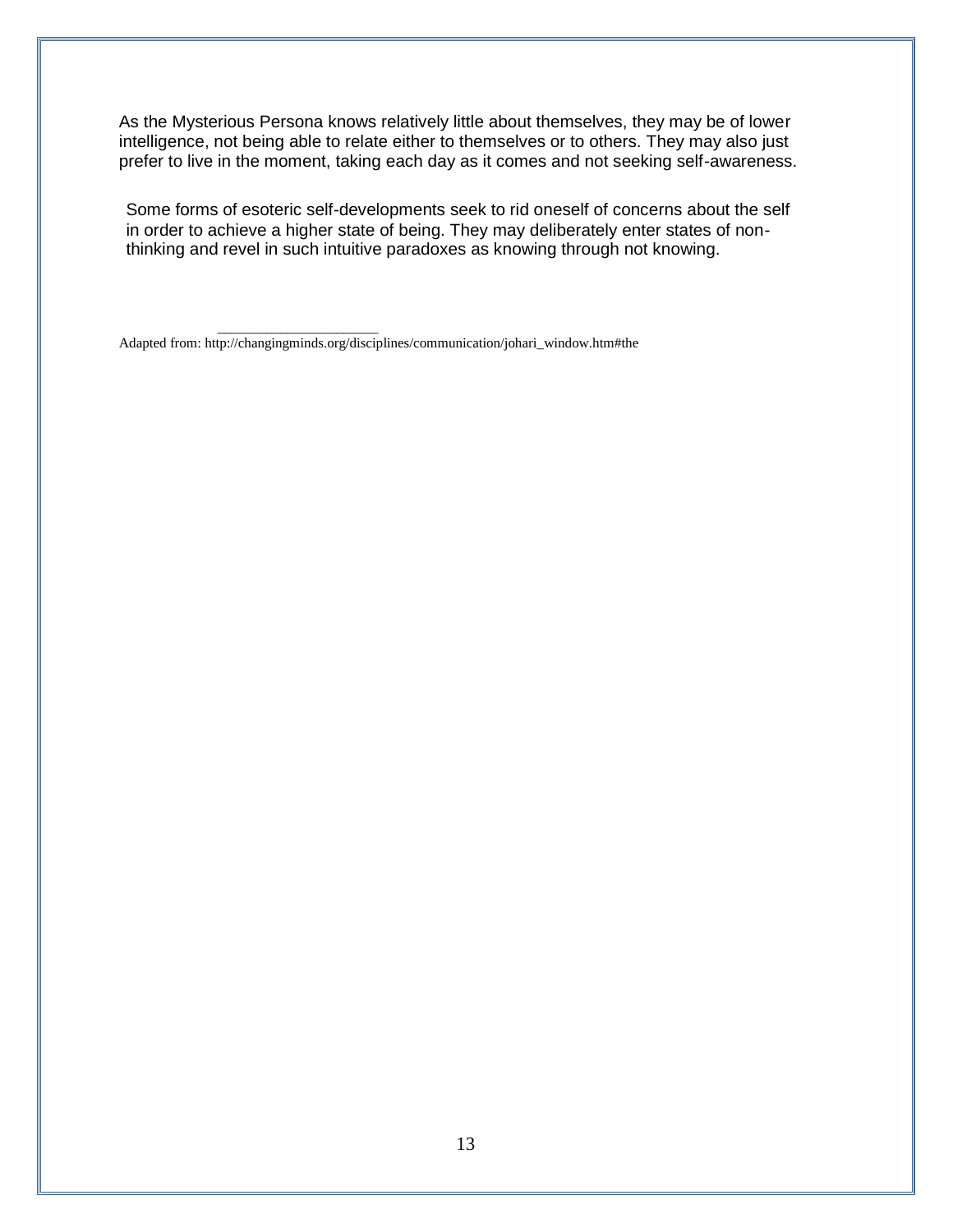#### Handout 1.7**: Changing a Failure Identity through Rational Self-Analysis (Advanced Students)**

### **Facts and events**

Juanita is a junior in high school and is planning to study social work at the University of Puerto Rico. She'd like to have a career in social work, but is concerned is wasting her time because she won't make it in social work. Also, she's over-weight, and hasn't dated since She and Julio broke up.

| A. Juanita's Negative Self-talk                                                                                                                                          | <b>B. Juanita's Positive Self-Talk</b>                                                                                                                                                                                                                                                                                                                   |
|--------------------------------------------------------------------------------------------------------------------------------------------------------------------------|----------------------------------------------------------------------------------------------------------------------------------------------------------------------------------------------------------------------------------------------------------------------------------------------------------------------------------------------------------|
| (1). I'm worried that I won't get into<br>college and, if I do, that I won't be<br>good at counseling clients.                                                           | (1) My instructors tell me I am doing pretty well in my<br>classes. On the video-tape where I was a counselor, Dr.<br>Gonzalez said practically every student had concerns<br>about their first interview. I guess it would be better to<br>take things in stride, rather than "awfulizing" by expecting<br>the worst.                                   |
| (2). I have several personal<br>problems that I'm not handling well.<br>If I can't handle my own problems,<br>how can I help others?                                     | (2) My personal problems sensitize me to what others are<br>thinking and feeling. I'll just put them aside when I<br>counsel others. I've done fairly well when counseling<br>friends, even when I've had bad problems. If some-thing<br>arises in placement where my personal problems come<br>up, I'll ask my supervisor what to do.                   |
| (3). Others will do better than I in<br>social work courses. Thus, I won't<br>be any good at it and should drop<br>out of school until I figure out what I<br>should do. | (3) Some students are doing better, others aren't. I'm<br>getting Bs and Cs, which is average. My course<br>instructors have praised me on many things. I really like<br>social work, so even if I bomb field placement, I'll know I<br>gave it my all. If I give up now, I'll be kicking myself for<br>quitting before knowing if I can really do this. |
| (4). I fear I won't know what to say<br>when I get my first client in the<br>field.                                                                                      | (4) In the past I feared I wouldn't pass several classes:<br>math, biology, pre-calculus, and Spanish. Once I started<br>those courses I did OK. When it comes down to it, I know<br>students as scared as I who passed classes. If they<br>made it, I can!                                                                                              |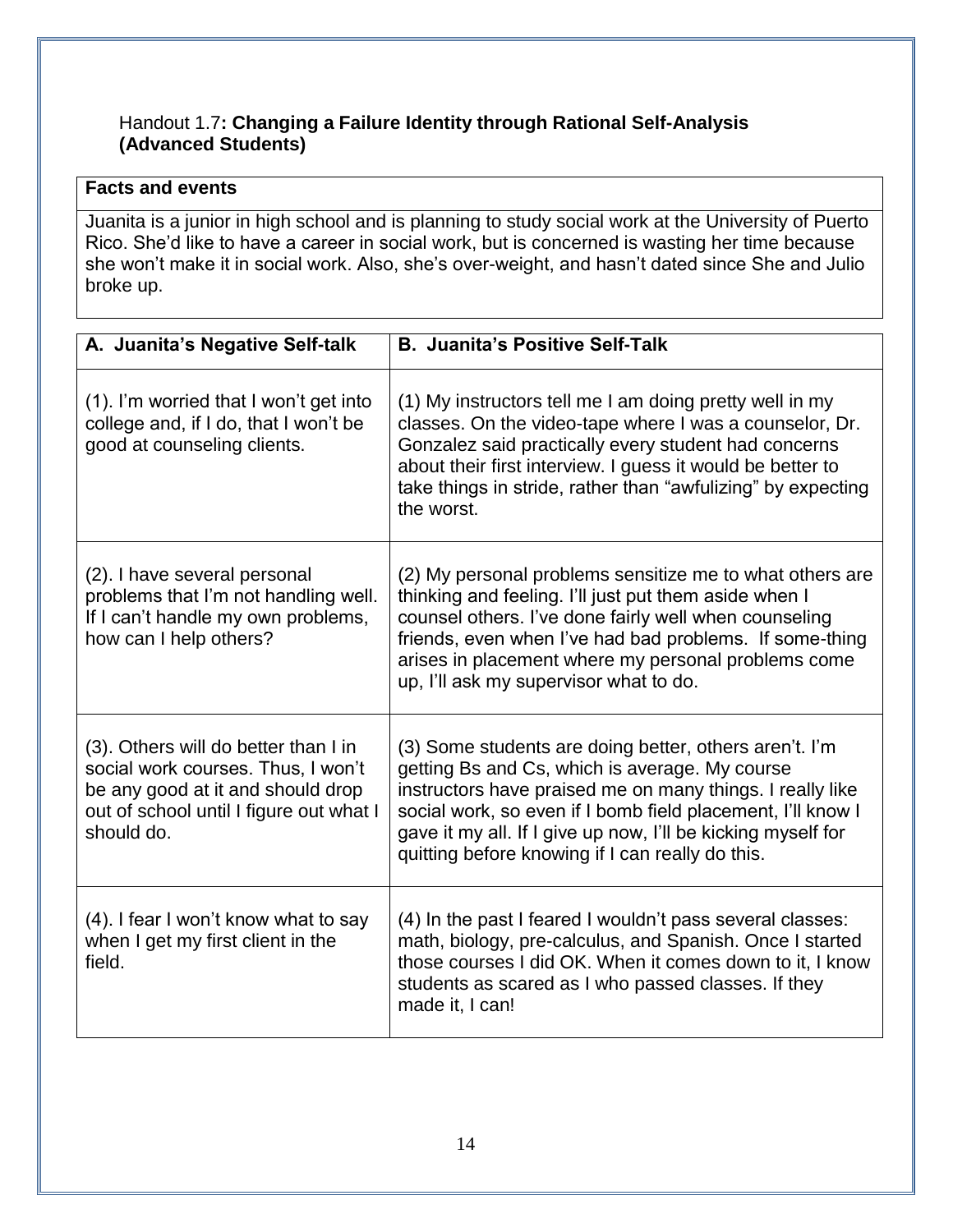| (5). I'm really worried I'm going to<br>get tongue-tied while leading a<br>group in field placement. I'm more<br>scared about working with groups<br>than about working with individuals. | (5) I'm certainly not a failure. I've got a lot of things going<br>for me. I'm already a junior. I'm getting at least average<br>grades. I have a lot of neat, close friends. I'm in good<br>health. I've passed a lot of tough courses. My instructors<br>tell me I'm goo at interviewing. In the past I've been my<br>own worst enemy. I'm glad I've had this talk with myself.<br>I'm going to stop putting myself down -staring now! |
|-------------------------------------------------------------------------------------------------------------------------------------------------------------------------------------------|------------------------------------------------------------------------------------------------------------------------------------------------------------------------------------------------------------------------------------------------------------------------------------------------------------------------------------------------------------------------------------------------------------------------------------------|
| (6). I'm overweight and no one likes<br>me because of it.                                                                                                                                 | (6) There I go again, putting myself down. I'm scared, but<br>others have survived. Think positively. I've spoken in<br>class, given presentations without becoming tongued-<br>tied. I even led a group session. Though my knees<br>shook, my instructor said I did OK, and I'd be better and<br>more relaxed with practice.                                                                                                            |
| (7). I know I'll never find anyone as<br>great as Julio again. No one has<br>even asked me out.                                                                                           | (7) True, I'm overweight but I intend to diet and exercise.<br>It's simply not true nobody likes me. I have a lot of close<br>friends, and my family likes me. Maybe if I become more<br>assertive more people will notice me and like me.                                                                                                                                                                                               |
| (8). No guy wants to date a fat girl.<br>I know no one will date me.                                                                                                                      | (8) With tons of singles to date, there must be a few I'd<br>enjoy. I've got to be honest with myself. The reasons I<br>haven't had dates are because I've been wallowing in<br>self-pity, and haven't gone places to meet someone.<br>From tonight on, I'm going to start looking. Enough self-<br>pity!                                                                                                                                |
| (9). What's the use of going to<br>college? Even if I graduate, I'll<br>never get a job in social work. I'm<br>wasting my time.                                                           | (9) Again, my thinking is screwy. I see a lot of overweight<br>people who are dating. I can too! Many guys have told<br>me I'm a good listener and talker. I'll lose some weight,<br>and think positively. In fact, I think I'll ask him if he'd like<br>to come over to talk and eat lunch. He may be as shy as I<br>am.                                                                                                                |
| (10). Given everything, I'm a failure<br>and doomed to a lonely, boring,<br>low-paid life.                                                                                                | (10) It's not true I'm wasting my time. I've learned and<br>grown as a person, and met some great people. That's<br>more than justified the money spent. Plus, I stand a good<br>chance of getting a social work job. I've seen other<br>students hired who have no more on the ball than I do.<br>Even if the job market is tight when I graduate these                                                                                 |